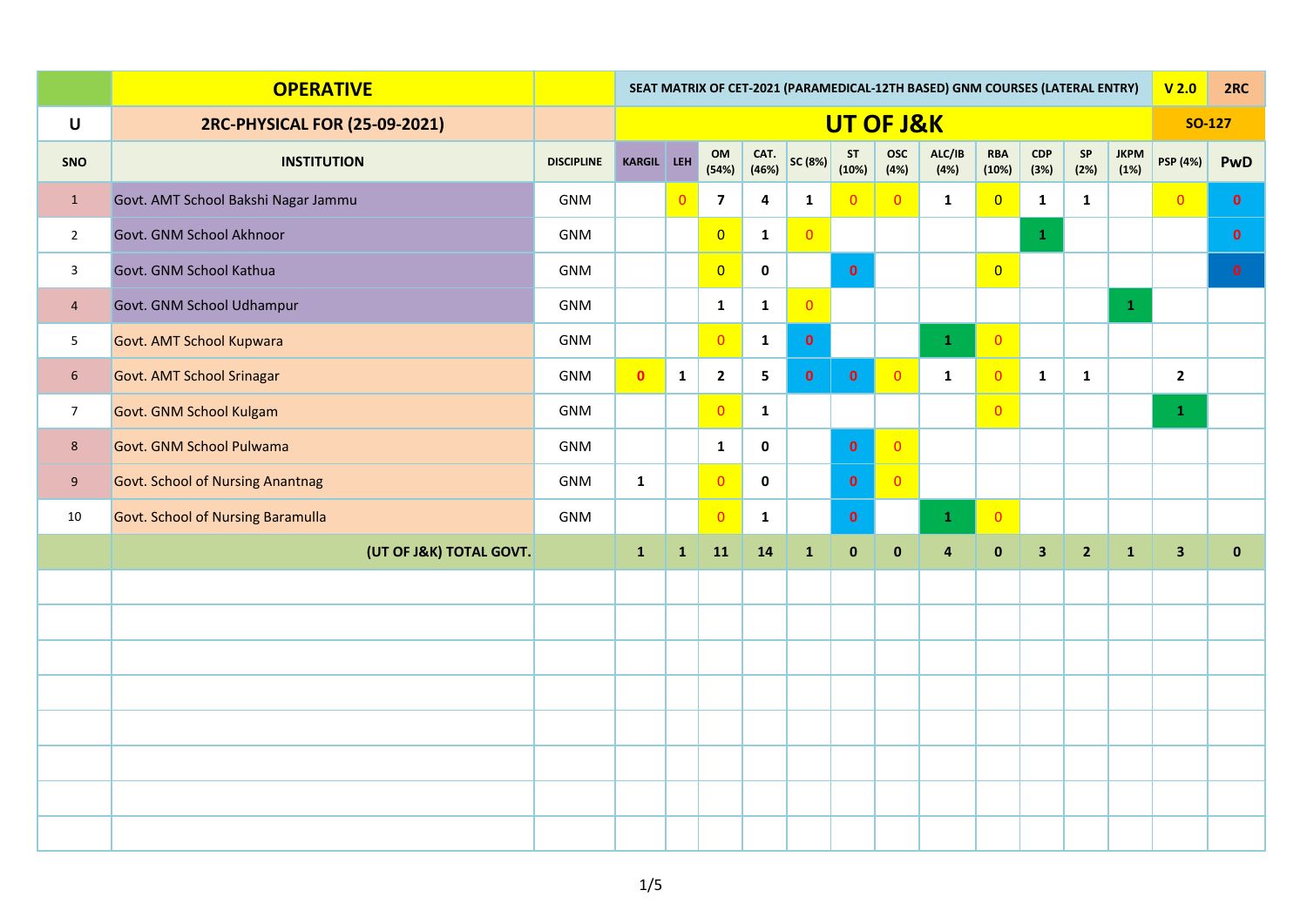| SNO | <b>INSTITUTION</b>                                                                    | <b>DISCIPLINE</b> | <b>KARGIL LEH</b> | OM<br>(54%)             | CAT.<br>(46%) | SC (8%) | <b>ST</b><br>(10%) | <b>OSC</b><br>(4%) | ALC/IB<br>(4%) | <b>RBA</b><br>(10%) | <b>CDP</b><br>(3%) | <b>SP</b><br>(2%) | <b>JKPM</b><br>(1%) | <b>PSP</b> (4%) | <b>PwD</b> |
|-----|---------------------------------------------------------------------------------------|-------------------|-------------------|-------------------------|---------------|---------|--------------------|--------------------|----------------|---------------------|--------------------|-------------------|---------------------|-----------------|------------|
| 11  | A V Institute of Nursing & Medical Sciences Near Marble Market Trikuta<br>Nagar Jammu | <b>GNM</b>        |                   | 26                      |               |         |                    |                    |                |                     |                    |                   |                     |                 |            |
| 12  | Acharaya Shri Chander Institute of Nursing Education                                  | <b>GNM</b>        |                   | <b>11</b>               |               |         |                    |                    |                |                     |                    |                   |                     |                 |            |
| 13  | B R Kohli Institute of Paramedical Sciences Maitra Ramban                             | <b>GNM</b>        |                   | 8                       |               |         |                    |                    |                |                     |                    |                   |                     |                 |            |
| 14  | B R School of Nursing Near Laprosy Hospital Gangyal Jammu                             | <b>GNM</b>        |                   | $\overline{\mathbf{5}}$ |               |         |                    |                    |                |                     |                    |                   |                     |                 |            |
| 15  | Baba Budhan Ali Shah Paramedical Institute Chatha Jammu                               | <b>GNM</b>        |                   | 8                       |               |         |                    |                    |                |                     |                    |                   |                     |                 |            |
| 16  | BEE ENN College of Nursing Chak Bhalwal Jammu                                         | <b>GNM</b>        |                   | 11                      |               |         |                    |                    |                |                     |                    |                   |                     |                 |            |
| 17  | BMS Institute of Paramedical Sciences NH Gangyal Jammu                                | <b>GNM</b>        |                   | 16                      |               |         |                    |                    |                |                     |                    |                   |                     |                 |            |
| 18  | BN Institute of Nursing & Paramedical Nowabad Sunjwan Jammu                           | <b>GNM</b>        |                   | 13                      |               |         |                    |                    |                |                     |                    |                   |                     |                 |            |
| 19  | BR College of Paramedical Sciences Gangyal Jammu                                      | <b>GNM</b>        |                   | $\overline{7}$          |               |         |                    |                    |                |                     |                    |                   |                     |                 |            |
| 20  | Disha Institute of Paramedical and Nursing Sciences Batote                            | <b>GNM</b>        |                   | $\overline{7}$          |               |         |                    |                    |                |                     |                    |                   |                     |                 |            |
| 21  | Florence Nightingale School of Nursing C/o Gupta Hospital Kali Badi Jammu             | GNM               |                   | 6                       |               |         |                    |                    |                |                     |                    |                   |                     |                 |            |
| 22  | Florence Nightingale School of Nursing Kathua                                         | <b>GNM</b>        |                   | 14                      |               |         |                    |                    |                |                     |                    |                   |                     |                 |            |
| 23  | Florence Nightingale School of Nursing Udhampur                                       | <b>GNM</b>        |                   | 8                       |               |         |                    |                    |                |                     |                    |                   |                     |                 |            |
| 24  | Gafoor Institute of Paramedical Sciences Akhnoor                                      | <b>GNM</b>        |                   | 6                       |               |         |                    |                    |                |                     |                    |                   |                     |                 |            |
| 25  | Galaxy Paramedical College EXT - Sec / F Sainik Coloney Jammu                         | <b>GNM</b>        |                   | 4                       |               |         |                    |                    |                |                     |                    |                   |                     |                 |            |
| 26  | Gupta Institute of Paramedical & Health Sciences Kathua                               | <b>GNM</b>        |                   | 9                       |               |         |                    |                    |                |                     |                    |                   |                     |                 |            |
| 27  | Guru Institute of Nursing and Paramedical Sciences Bari Brahmna Jammu                 | <b>GNM</b>        |                   | 10                      |               |         |                    |                    |                |                     |                    |                   |                     |                 |            |
| 28  | Guru Institute of Nursing and Paramedical Sciences Shastri Nagar Jammu                | <b>GNM</b>        |                   | 12                      |               |         |                    |                    |                |                     |                    |                   |                     |                 |            |
| 29  | Gurukul Institute of Paramedical Studies Bhaderwah                                    | <b>GNM</b>        |                   | 9                       |               |         |                    |                    |                |                     |                    |                   |                     |                 |            |
| 30  | Hussain Paramedical Institute and Nursing Sciences Ghat doda                          | GNM               |                   | 4                       |               |         |                    |                    |                |                     |                    |                   |                     |                 |            |
| 31  | IGES Institute of Nursing & Health Sciences Jammu                                     | <b>GNM</b>        |                   | 14                      |               |         |                    |                    |                |                     |                    |                   |                     |                 |            |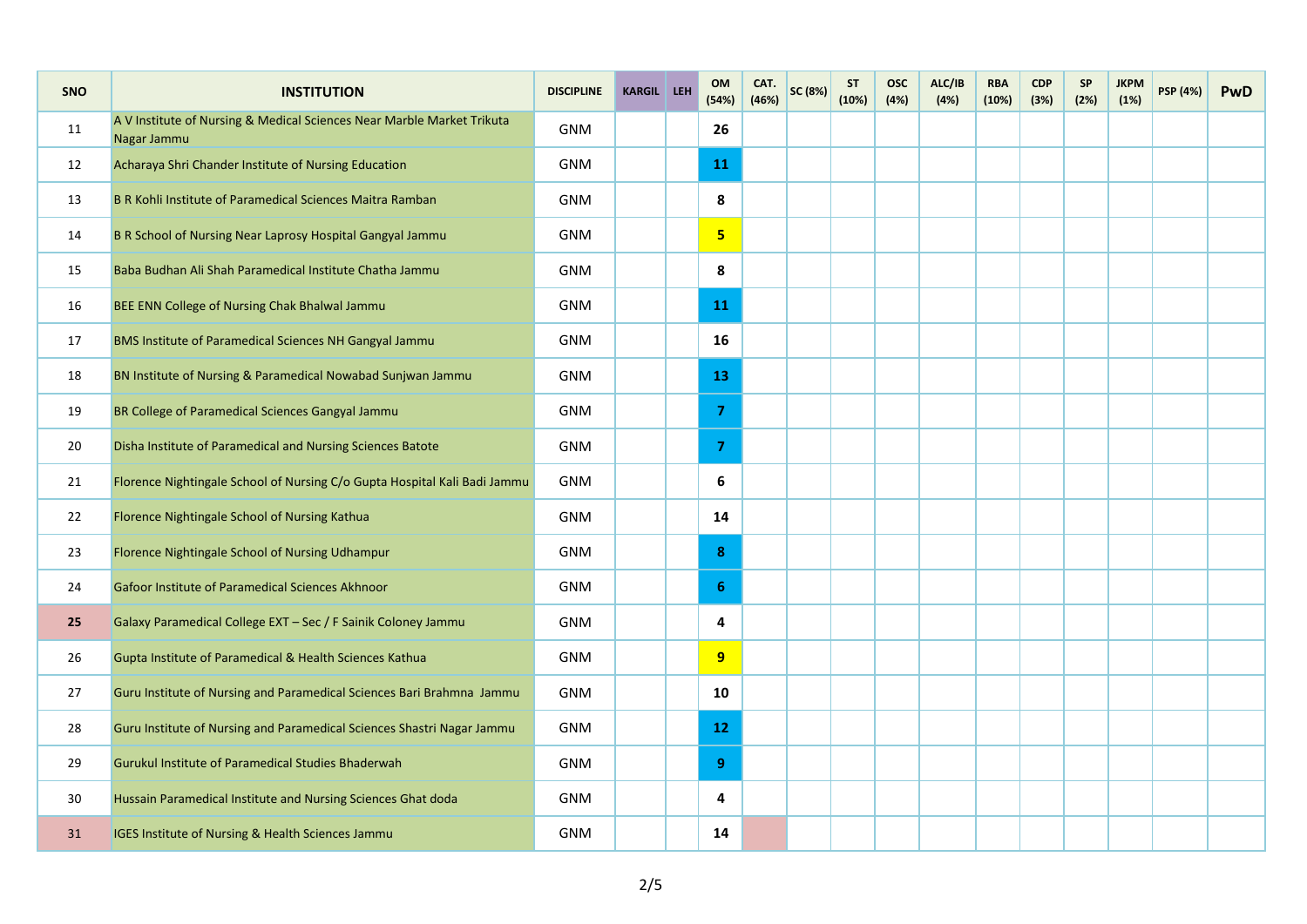| <b>SNO</b>      | <b>INSTITUTION</b>                                                                               | <b>DISCIPLINE</b> | <b>KARGIL</b> LEH | OM<br>(54%)    | CAT.<br>(46%) | SC (8%) | <b>ST</b><br>(10%) | <b>OSC</b><br>(4%) | ALC/IB<br>(4%) | <b>RBA</b><br>(10%) | <b>CDP</b><br>(3%) | <b>SP</b><br>(2%) | <b>JKPM</b><br>(1%) | <b>PSP</b> (4%) | <b>PwD</b> |
|-----------------|--------------------------------------------------------------------------------------------------|-------------------|-------------------|----------------|---------------|---------|--------------------|--------------------|----------------|---------------------|--------------------|-------------------|---------------------|-----------------|------------|
| 32 <sup>2</sup> | IGES Institute of Nursing and Paramedical Sciences Surankote                                     | <b>GNM</b>        |                   | 5              |               |         |                    |                    |                |                     |                    |                   |                     |                 |            |
| 33              | Indian Institute of Paramedical Sciences Nagri Kathua                                            | <b>GNM</b>        |                   | 6              |               |         |                    |                    |                |                     |                    |                   |                     |                 |            |
| 34              | Indian Institute of Technical Training Bari Brahmana Jammu                                       | <b>GNM</b>        |                   | $\overline{7}$ |               |         |                    |                    |                |                     |                    |                   |                     |                 |            |
| 35              | Jammu College of Nursing and Paramedical Sciences Channi Himmat<br>Jammu                         | <b>GNM</b>        |                   | 8              |               |         |                    |                    |                |                     |                    |                   |                     |                 |            |
| 36              | JK Institute of Nursing and Paramedical Sciences Palli Morh District Samba                       | <b>GNM</b>        |                   | 5              |               |         |                    |                    |                |                     |                    |                   |                     |                 |            |
| 37              | Kawa College of Paramedical Sciences Gurah Brahmana Jammu                                        | <b>GNM</b>        |                   | 10             |               |         |                    |                    |                |                     |                    |                   |                     |                 |            |
| 38              | Madre Mehrban Institute of Health Sciences Jammu Chak Bhalwal Siri<br>Pandita, Jammu             | GNM               |                   | 9              |               |         |                    |                    |                |                     |                    |                   |                     |                 |            |
| 39              | Mata Vaishno Devi Institute of Paramedical and Health Sciences Thaloti Raj<br><b>Bagh Kathua</b> | <b>GNM</b>        |                   | 5              |               |         |                    |                    |                |                     |                    |                   |                     |                 |            |
| 40              | MMC Paramedical Institute Babliana Gangyal Jammu                                                 | <b>GNM</b>        |                   | 5              |               |         |                    |                    |                |                     |                    |                   |                     |                 |            |
| 41              | Narsing Dev Institute of Nursing and Paramedical Sciences Udhampur                               | <b>GNM</b>        |                   | $\overline{7}$ |               |         |                    |                    |                |                     |                    |                   |                     |                 |            |
| 42              | New Modern Institute of Paramedical and Nursing Sciences Kishtwar                                | <b>GNM</b>        |                   | 9              |               |         |                    |                    |                |                     |                    |                   |                     |                 |            |
| 43              | New Modern Paramedical Institute Sainik Coloney Jammu                                            | <b>GNM</b>        |                   | 5              |               |         |                    |                    |                |                     |                    |                   |                     |                 |            |
| 44              | Poonch College of Nursing and Paramedical Science Surankote Poonch                               | <b>GNM</b>        |                   | 8              |               |         |                    |                    |                |                     |                    |                   |                     |                 |            |
| 45              | R B Paramedical Institute Raj Bagh Kathua                                                        | <b>GNM</b>        |                   | 40             |               |         |                    |                    |                |                     |                    |                   |                     |                 |            |
| 46              | Rajiv Gandhi College of Nursing Chak Bhalwal Jammu                                               | <b>GNM</b>        |                   | 6              |               |         |                    |                    |                |                     |                    |                   |                     |                 |            |
| 47              | RDGD Memorial Trust Institute of Paramedical Sciences Samba                                      | <b>GNM</b>        |                   | 5              |               |         |                    |                    |                |                     |                    |                   |                     |                 |            |
| 48              | Shri Sain Charitable Trust Ban Talab Jammu                                                       | <b>GNM</b>        |                   | 12             |               |         |                    |                    |                |                     |                    |                   |                     |                 |            |
| 49              | Sidhi Vinayak School of Nursing Chak Gota PO Lakhanpur Kathua                                    | <b>GNM</b>        |                   | $\overline{4}$ |               |         |                    |                    |                |                     |                    |                   |                     |                 |            |
| 50              | SMS Institute of Medical Sciences Kaluchak Kunjwani Jammu                                        | <b>GNM</b>        |                   | 10             |               |         |                    |                    |                |                     |                    |                   |                     |                 |            |
| 51              | Stephen Institute of Paramedical Sciences Miransahib Jammu                                       | <b>GNM</b>        |                   | $\overline{7}$ |               |         |                    |                    |                |                     |                    |                   |                     |                 |            |
| 52              | SVS Paramedical College Shiv Kashi Sunderbani Rajouri                                            | <b>GNM</b>        |                   | $\overline{7}$ |               |         |                    |                    |                |                     |                    |                   |                     |                 |            |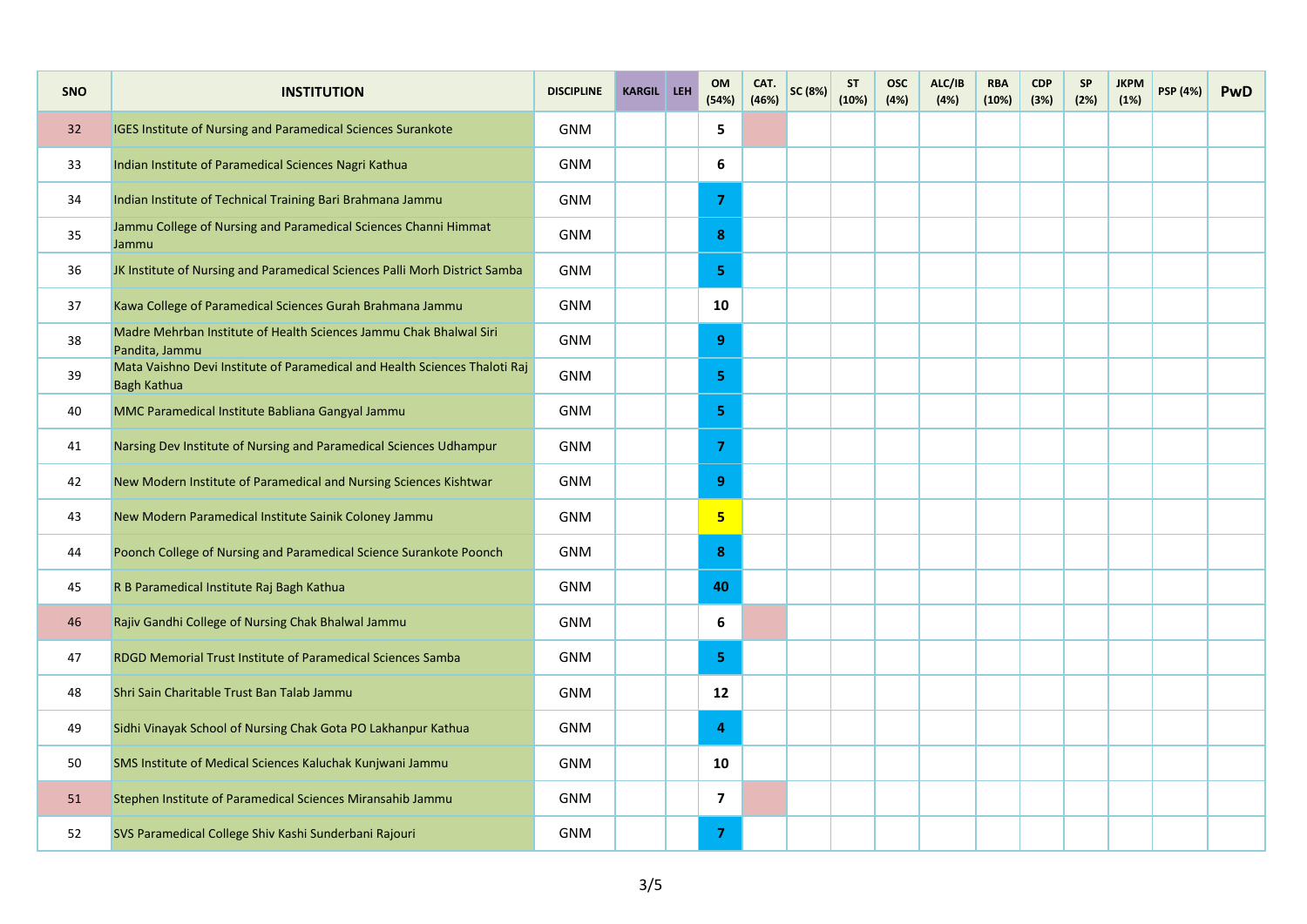| <b>SNO</b> | <b>INSTITUTION</b>                                                                | <b>DISCIPLINE</b> | <b>KARGIL</b> LEH | OM<br>(54%)    | CAT.<br>(46%) | SC (8%) | <b>ST</b><br>(10%) | <b>OSC</b><br>(4%) | ALC/IB<br>(4%) | <b>RBA</b><br>(10%) | <b>CDP</b><br>(3%) | <b>SP</b><br>(2%) | <b>JKPM</b><br>(1%) | <b>PSP</b> (4%) | <b>PwD</b> |
|------------|-----------------------------------------------------------------------------------|-------------------|-------------------|----------------|---------------|---------|--------------------|--------------------|----------------|---------------------|--------------------|-------------------|---------------------|-----------------|------------|
| 53         | Swami Vivekanand Institute Sainik Coloney Jammu                                   | <b>GNM</b>        |                   | $\mathbf{3}$   |               |         |                    |                    |                |                     |                    |                   |                     |                 |            |
| 54         | <b>Taran Paramedical Institute Ghat Doda</b>                                      | <b>GNM</b>        |                   | $\overline{7}$ |               |         |                    |                    |                |                     |                    |                   |                     |                 |            |
| 55         | Al-Falah Paramedical Institute Bandipora                                          | <b>GNM</b>        |                   | $\mathbf{0}$   |               |         |                    |                    |                |                     |                    |                   |                     |                 |            |
| 56         | Arsh Paramedical Institute Khanmoh Srinagar                                       | <b>GNM</b>        |                   | 1              |               |         |                    |                    |                |                     |                    |                   |                     |                 |            |
| 57         | Classic Institute of Health Sciences Hyderpora Bye Pass Budgam                    | <b>GNM</b>        |                   | 6              |               |         |                    |                    |                |                     |                    |                   |                     |                 |            |
| 58         | Dolphin Institute of Medical Sciences and Technology Pulwama Kashmir              | <b>GNM</b>        |                   | 10             |               |         |                    |                    |                |                     |                    |                   |                     |                 |            |
| 59         | Florence Paramedical Institute Anantnag                                           | <b>GNM</b>        |                   | $\mathbf{3}$   |               |         |                    |                    |                |                     |                    |                   |                     |                 |            |
| 60         | Green Land Institute of Paramedical Sciences Hawal Srinagar                       | <b>GNM</b>        |                   | $\mathbf{0}$   |               |         |                    |                    |                |                     |                    |                   |                     |                 |            |
| 61         | Green Valley Institute of Paramedical Sciences Dhobiwan Tangmarg<br>Srinagar      | <b>GNM</b>        |                   | $\mathbf{0}$   |               |         |                    |                    |                |                     |                    |                   |                     |                 |            |
| 62         | Guru Institute of Paramedical Sciences Sopore                                     | <b>GNM</b>        |                   | 3              |               |         |                    |                    |                |                     |                    |                   |                     |                 |            |
| 63         | Hakim Sanaullah Institute of Paramedical Sciences Sopore Kashmir                  | <b>GNM</b>        |                   | $\overline{2}$ |               |         |                    |                    |                |                     |                    |                   |                     |                 |            |
| 64         | Iqra Paramedical Institute, Kitchama, Sheeri Baramulla                            | <b>GNM</b>        |                   | $\mathbf{0}$   |               |         |                    |                    |                |                     |                    |                   |                     |                 |            |
| 65         | John Bishop Memorial Hospital Sarnal Anantnag                                     | <b>GNM</b>        |                   | $\mathbf{1}$   |               |         |                    |                    |                |                     |                    |                   |                     |                 |            |
| 66         | Kashmir Institute of Medical Sciences & Technology Hokersar Lawaypora<br>Srinagar | <b>GNM</b>        |                   | $\overline{7}$ |               |         |                    |                    |                |                     |                    |                   |                     |                 |            |
| 67         | KEF Paramedical Institute Kanipora Budgam                                         | <b>GNM</b>        |                   | $\mathbf{0}$   |               |         |                    |                    |                |                     |                    |                   |                     |                 |            |
| 68         | Kidney Hospital and Eurological Research Centre Sonawar Srinagar                  | <b>GNM</b>        |                   | $\mathbf{0}$   |               |         |                    |                    |                |                     |                    |                   |                     |                 |            |
| 69         | Kupwara Institute of Paramedical Sciences, Kupwara                                | <b>GNM</b>        |                   | $\mathbf{0}$   |               |         |                    |                    |                |                     |                    |                   |                     |                 |            |
| 70         | Lords Institute of Medical Sciences Anantnag Kashmir                              | <b>GNM</b>        |                   | $\overline{2}$ |               |         |                    |                    |                |                     |                    |                   |                     |                 |            |
| 71         | Mala Aziz Paramedical Institute Kaloosa Bandipura Kashmir                         | <b>GNM</b>        |                   | $\mathbf{1}$   |               |         |                    |                    |                |                     |                    |                   |                     |                 |            |
| 72         | Maraz Paramedical Training Institute Bijbehara                                    | <b>GNM</b>        |                   | 4              |               |         |                    |                    |                |                     |                    |                   |                     |                 |            |
| 73         | Noorani Institute of Paramedical Sciences Pulwama                                 | <b>GNM</b>        |                   | 5              |               |         |                    |                    |                |                     |                    |                   |                     |                 |            |